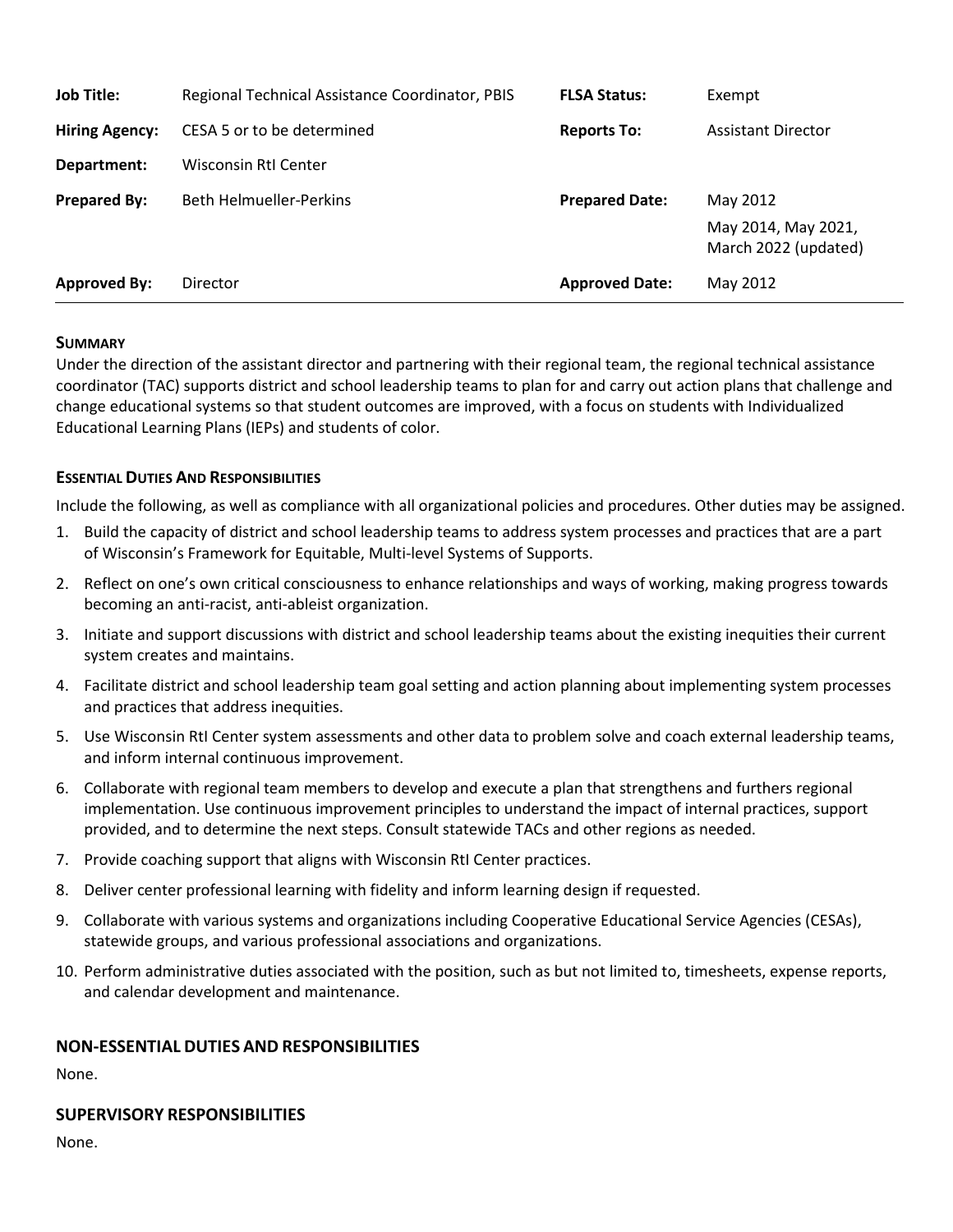# **QUALIFICATIONS**

To perform this job successfully, an individual must be able to perform each essential duty satisfactorily. The requirements listed below are representative of the knowledge, skills, and/or ability required. Reasonable accommodations may be made to enable individuals with disabilities to perform the essential functions. A qualified candidate must possess the following competencies or knowledge.

## **Required Qualifications**

- Collaborative, able to engage with a wide range of staff to develop and promote trust and partnerships
- Critically conscious, recognize and disrupt dominant narratives and the marginalization they perpetuate
- Knowledgeable of the historical and present-day context of marginalized populations
- Experience implementing a framework for equitable, multi-level (or multi-tiered) systems of supports
- Experience coaching teams to change adult practices (versus individual contributors)
- Demonstrated commitment to examine data to self-reflect on own actions and impact to improve continuously
- Evidence of a commitment to expanding existing knowledge and skills
- Experience guiding teams to make data-based decisions for continuous improvement
- Experience building the ability of teams to independently develop and prioritize goals and create and carry out action plans to meet improvement goals
- Experience planning and facilitating formal and informal group discussions at the district level
- Knowledge of schoolwide systems of Response to Intervention (RtI), school reform, and multiple systems perspectives (education, special education, mental health, etc.)
- Outstanding decision-making abilities
- Effective and efficient at prioritizing work plans and activities—a self-starter
- Adaptable and flexible with competing demands and shifting priorities
- Comfortable dealing with ambiguity
- Innovative, displaying original thinking and creativity
- Comfortable using and learning software applications, hardware, and other technology as needed; proficient with Google and Microsoft Office suite of applications

### **Preferred Qualifications**

- Knowledge and understanding of PBIS system from district to classroom practices (i.e., schoolwide expectations, staff commitment, classroom strategies for behavior management, acknowledgment systems, check-in check-out, etc.)
- Experience with public speaking, teaching, and facilitating conversations to adult populations about race, racism, equity, and culturally responsive practices—familiar with evidence-based curriculum and instruction
- Experience designing and delivering professional learning
- Understand the integration of social-emotional learning and trauma-sensitive supports within a PBIS framework
- Knowledge of systems implementation and the stages of implementation
- Deep understanding and application of continuous improvement practices
- Leadership role in school improvement activities